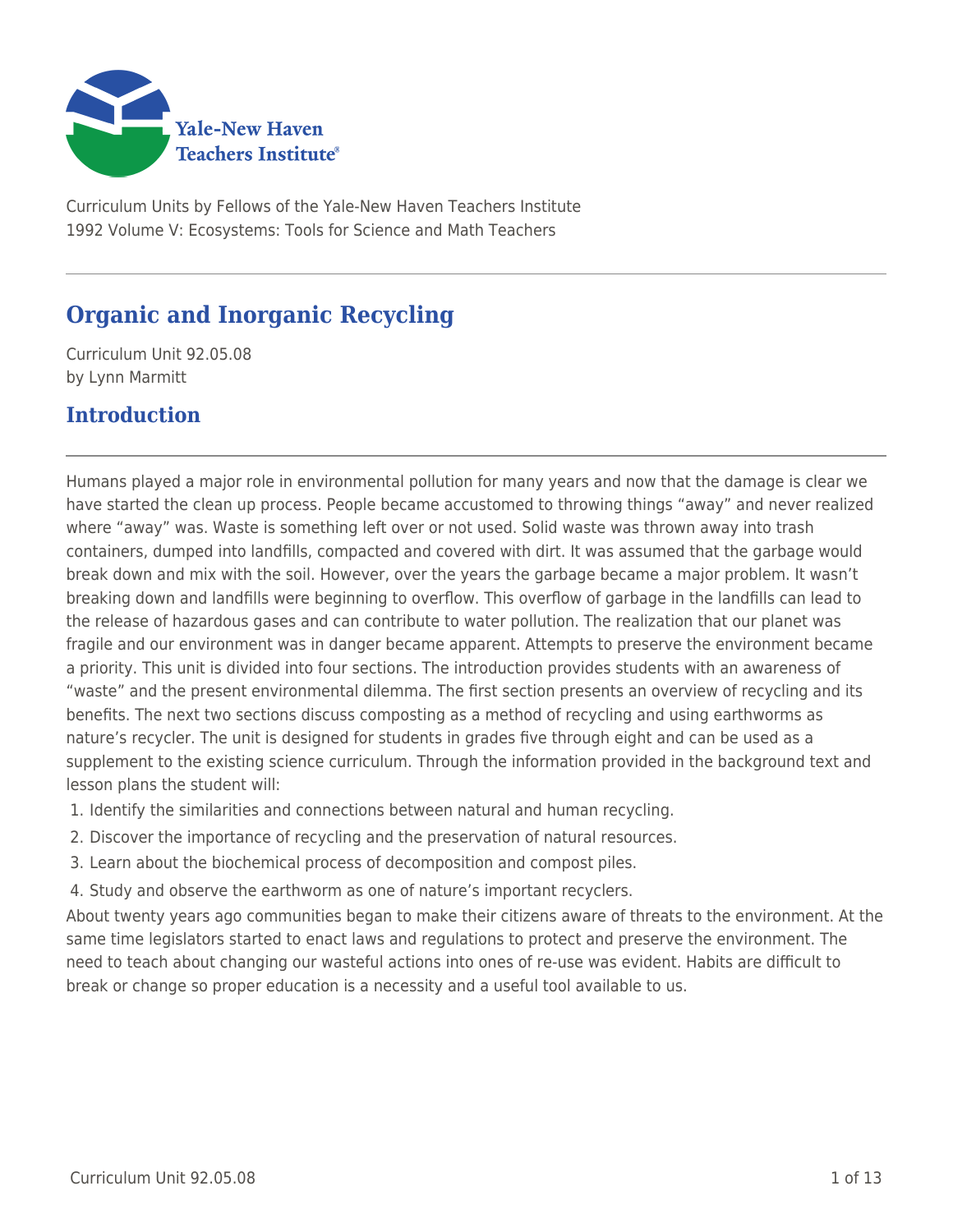# **Recycling**

Before introducing the concept of recycling we need to learn about garbage. People have different views about what garbage actually is. Garbage can be leftovers from meals, papers or just about any junk you don't want. It can include cans and bottles, old furniture, junked automobiles and tires. City and public health officials define garbage as "a fraction of the solid wastes that must eventually be treated by the city." 1 Refuse consists of all of the solid wastes of the community, coming from homes, industry, institutions and agriculture, including garbage, rubbish, ashes, dead animals, abandoned cars, demolished wastes and sewage treatment residues. Refuse can be organic (made from things that were once alive) such as: paper, rags, grass clippings, leaves, wood, yard treatments and sludge. Refuse can also be inorganic and can include products like metals, tin cans, stones, glass, bottles and other mineral refuse. Garbage usually smells because the microscopic organisms which break it down release gases. Two of the gases usually released are hydrogen sulfide which smells like rotten eggs and methane which is odorless but can cause explosions.

Presently overcrowding conditions exit at our waste sites and enormous pressure is being exerted to purify our nation's air and water resources. Waste sites include landfills, incinerators, transfer stations and processing plants. Eighty percent of all garbage is buried in landfills. 2 In the United States each of us contributes about 3 1/2 pounds of waste each day, for a total generation of about 1200 pounds of waste per person, per year. 3 Landfills are large holes in the ground with garbage in them. The bottom is sometimes lined with plastic so waste doesn't seep out. The garbage is dumped, packed tightly and covered with dirt. Topsoil is used as a final covering allowing plants to grow, thus preventing erosion. The surface is also treated so rainwater can run off. As garbage decomposes it creates methane and sulfurous gases. As mentioned earlier these gases can cause a rotten egg odor, have serious explosive capacities and can contribute to smog and air pollution. In some cases the gases are pumped out with pipes and used to generate electricity and at times to carbonate soft drinks. When water mixes with the decomposing garbage a liquid called leachate is formed. This liquid is drained off into sewers or storm drains and can mix with our drinking water supplies. Leachate can be toxic. Since landfills are closing daily, the problem of garbage disposal has become a serious one. When left untreated or unrecycled we are faced with dangerous health and pest problems.

Rethinking our current methods of garbage disposal is the first step we need to take in order to begin a successful recycling program. A recent quote in Audbon magazine states, "It boils down not so much to a garbage crisis as a crisis in individual responsibility. The public assumes it's a government problem when it's really an individual problem. We need people to accept responsibility for their own wastes." 3 There are three basic principles "reading, writing and arithmetic," they are "reducing, re-using and recycling."

Reducing means using less. A good example of reducing is to use cloth towels instead of paper ones. Re-using helps us find ways to use materials we would normally throw away such as cardboard, grocery and plastic bags. Recycling is a processing technique used so items can also be used again—crushing glass bottles to make new glass, turning paper back into pulp to make new paper, shredding plastics to make fillings for jackets, and mixing grass cuttings with food scraps for fertilizer are all good examples of this process. The EPA defines recycling as, "collecting, reprocessing, marketing and using materials once considered trash." The dictionary defines it as, "the same material is used over and over again to make the same, or an equivalent product. This costs the amount of virgin materials required for manufacturing." 2 Paper and paper board products comprise more than 1/3 of landfill wastes, with a volume of 35.6%. Next in line by sheer tonnage, are yard wastes at 20.1% of the waste. Next, and about equal in their contribution are metals, food, glass and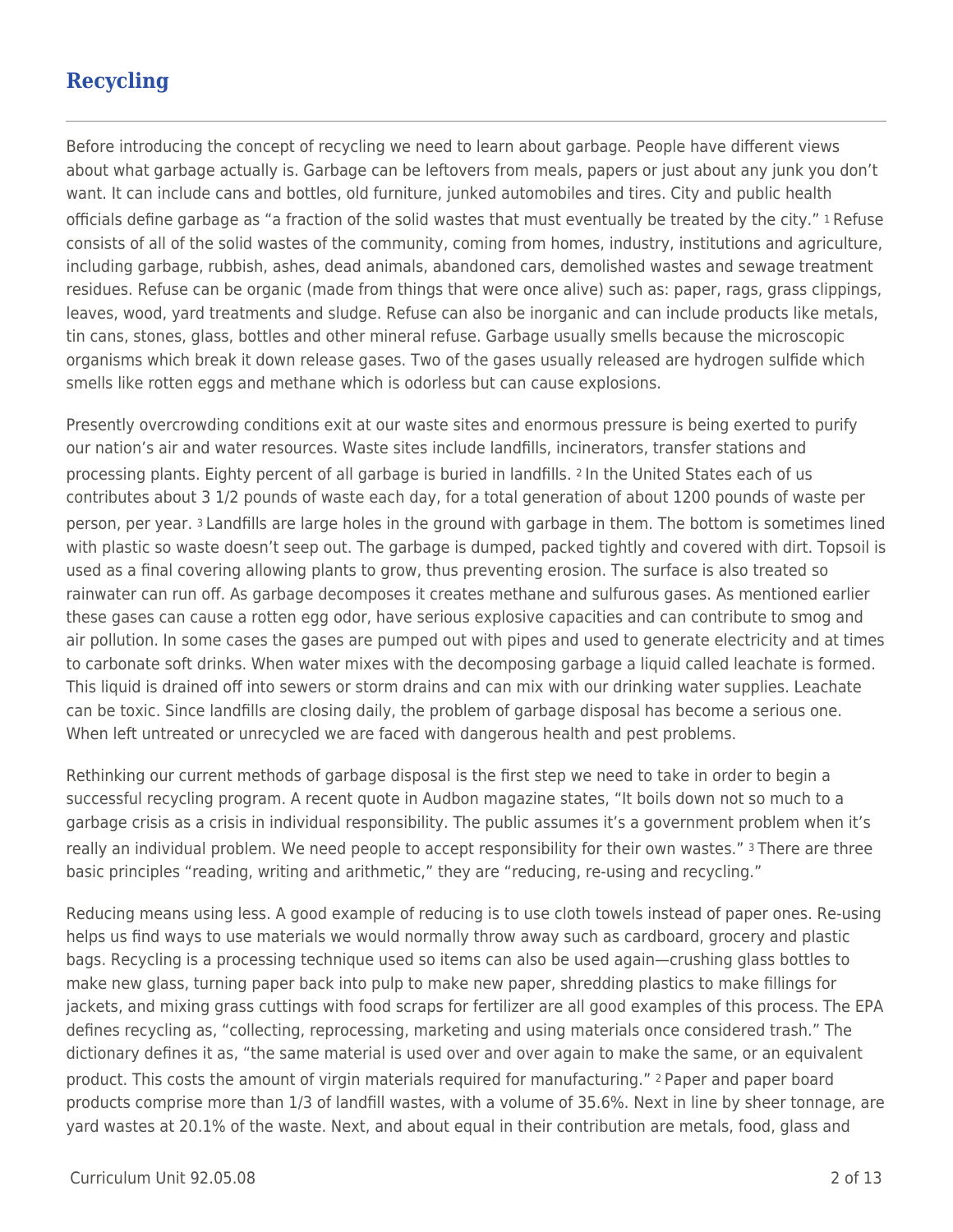plastics, each around 8%. 3 Luckily, these materials are among those most easily recycled.

Recycling provides a way to live in harmony with the limited resources of the world and to protect these resources for the future. It is a way to provide energy from wastes and to renew dwindling resources. Cleaning up the environment is our responsibility and recycling provides us with a means to remove wastes and turn them back into useful products. It is a quick and inexpensive way to deal with garbage, but more importantly it is the first step we can initiate to save our natural resources, conserve energy and save our rainforests.

Recently communities have begun to set up their recycling programs. There are four steps to a successful program: collecting, sorting, reclaiming and reusing. Paper, glass and aluminum top the list of commonly recycled materials. Paper is recycled by using water and chemicals to remove the ink to create pulp. Pulp is cleaned, processed into tiny fibers and made into paper again. Aluminum is ground into small chips, melted down and made into solid bars. As a result, new cans can be made. Glass is broken up into a form of broken glass called cullet. Cullet is then melted down and reused again and again. Slowly but surely we are beginning to become aware of our previous methods of disposal and we are learning to change our behavior.

## **Composting**

What about our food scraps and organic household waste? The next section of this unit deals with just that. In introducing composting as a method of recycling I will explain how compost is nature's way of recycling. Composting is a natural way of replenishing needed nutrients to soil, improving it and creating an environment which plants thrive in. It is also one of our easiest ways to reduce our household garbage volume. Composting turns organic materials into a rich mixture that improves soil and supplies nutrients to plants. Besides building good soil and controlling erosion, composting helps conserve resources and reduces the need to use chemical fertilizers. In the book, All I Really Need to Know I Learned in Kindergarten, Robert Fulghum states very simply, "If you make a mess, clean it up." 3 Learning to compost is the first step we can take in cleaning up our mess and reducing our household waste. It is an appealing method of recycling because it is easy to learn. Types of compost, benefits of composting, how to's, materials and uses of compost are covered in this section. Student activities are designed to simulate this concept.

Composting is one of the easiest ways to reduce vegetative waste and turn it into a usable product. It is the biological reduction of organic wastes to humus. 4 In early days when hunting for food was common, man began to compost. Sir Albert Howard, a British government agronomist, studied an organic method of gardening and farming in India from 1905-1934. He devised the Indore method of compost making, in which materials are layered sandwich fashion, then are turned (or are mixed by earthworms) during decomposition. Worms, insects, fungi and bacteria are important decomposers. 4 Today farmers realize that these organic methods restore life to the soil and reduce their use of chemical fertilizers. Plants, animals, insects and people are all linked together in a web of interrelationships with natural resources. Nature is a continuous composting program. Leaves which fall from the trees are composted and become available nutrients to the trees. Birds, animals and insects also contribute their wastes to help grow food. If we look around us at the earth's greenness we are able to see the vast possibilities of nature's composting program. In summary, compost builds good soil texture and structure, helps control erosion, recycles biological wastes, provides and releases plant nutrients, protects against drought, controls pH, supports essential bacteria, feeds helpful earthworms, stops nutrient loss through leaching, acts as a buffer against toxins in the soil, controls weeds, stretches the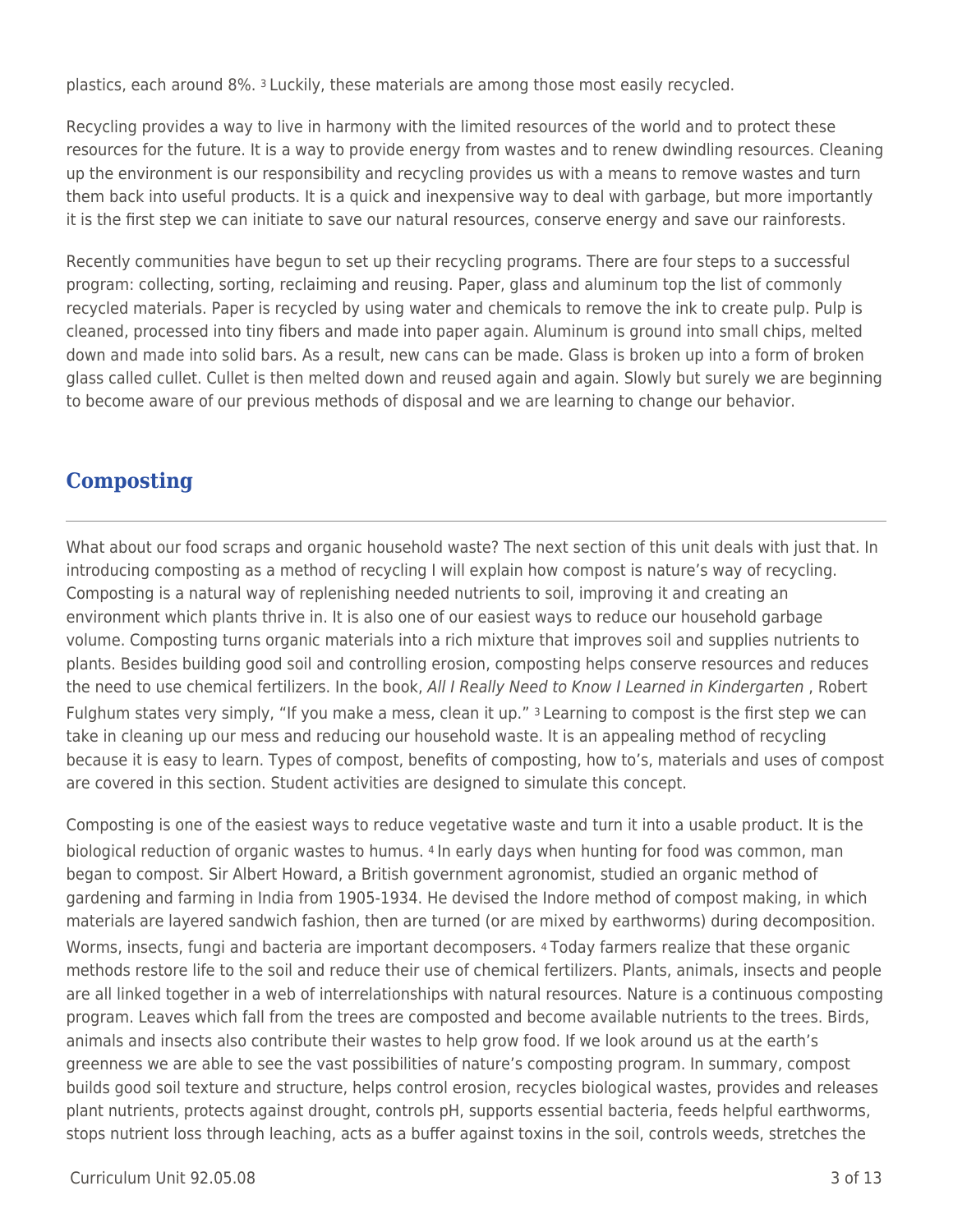growing season and conserves our nation's nonrenewable energy resources. <sup>4</sup>

Decomposition is accomplished by the enzymatic digestion of plant and animal material by soil microorganisms. Processes of oxidation, reduction and hydrolysis are going on simultaneously. Their end products are used by the microorganisms for further breakdown. 4 Bacteria use the products to provide energy for their life processes. This energy is obtained by oxidizing the products. Raw materials have to be of biological origin for decomposition to occur. Then they are broken down to simple forms of proteins and carbohydrates. Carbohydrates break down into simple sugars, organic acids and carbon dioxide. Proteins break down into peptides and amino acids. Through this biological process, the decomposition eventually forms humus. Humus is the finely divided organic matter in soil, derived from microbial decomposition of plant and animal materials. Humus is valued by farmers and gardeners because it provides nutrients essential for plant growth, increases soil water absorption, and improves soil workability. <sup>5</sup>

Because recycling garden and food wastes is a natural process it is important to practice this for maintaining a good environment. Backyard composting is one step we can take towards conserving our energy supplies and regaining control of our food supplies. To begin a compost pile, first you need to choose an area. Once you've chosen the proper area, you can spread the bottom with twigs, corn stalks or wood ships. Next you need a layer of finer materials such as grass clippings or small pieces of kitchen waste. Then a layer of dirt is placed over the garbage and moistened. This "layering" is repeated into the compost pile until the pile is about five feet high. A plastic sheet with small holes in it is sometimes placed on top. The compost pile has to be able to support the activity of the compost organisms. Moisture, temperature, pH and oxygen availability all influence the process. Composting can be done with or without oxygen. Decomposition in nature is mostly aerobic, i.e. done with oxygen. If the compost heap begins to smell there is not enough oxygen. Aerobic composting promotes high temperatures. The decomposition process is slower when the temperature is high, however high temperature is important to destroy weed seeds, insect eggs and harmful organisms. The compost pile also needs to be moist so organisms can thrive. If it is too moist, anaerobic conditions can develop and an unpleasant odor can occur. The pH should be between 6 and 7.5 and can be tested with litmus paper. Acid conditions can be controlled by adding some absorbent materials to the heap. <sup>5</sup>

Once a compost pile has been activated, it is easy to provide a balance of nutrients for it. Kitchen wastes are one of the best sources of nutrients. Some of them to consider are banana skins, citrus rinds, coffee grounds, corn cobs, eggshells, nutshells and tea leaves. These materials decompose more rapidly when chopped or shredded. Other sources of nutrients include: hair and feathers, cut into short pieces (they are high in nitrogen content); leaves which are made up of fibrous organic matter gives good soil building quality; grass clippings, weeds, manure, straw, sawdust, wood ash, limestone, phosphate, rock, cottonseed meal and seaweed are all great nutrients.

## **Worm Composting**

Another method of natural composting is through the use of earthworms. The process of using worms to convert organic waste into black, earthy-smelling, nutrient-rich humus is called vermicomposting. Vermicomposting is a simple process which can be achieved inside one's home by setting up a "worm bin." It is a convenient method used to convert organic wastes into usable end products. Vermicompost contains worm castings as well as partially decomposed bedding and organic waste. Casting is the material deposited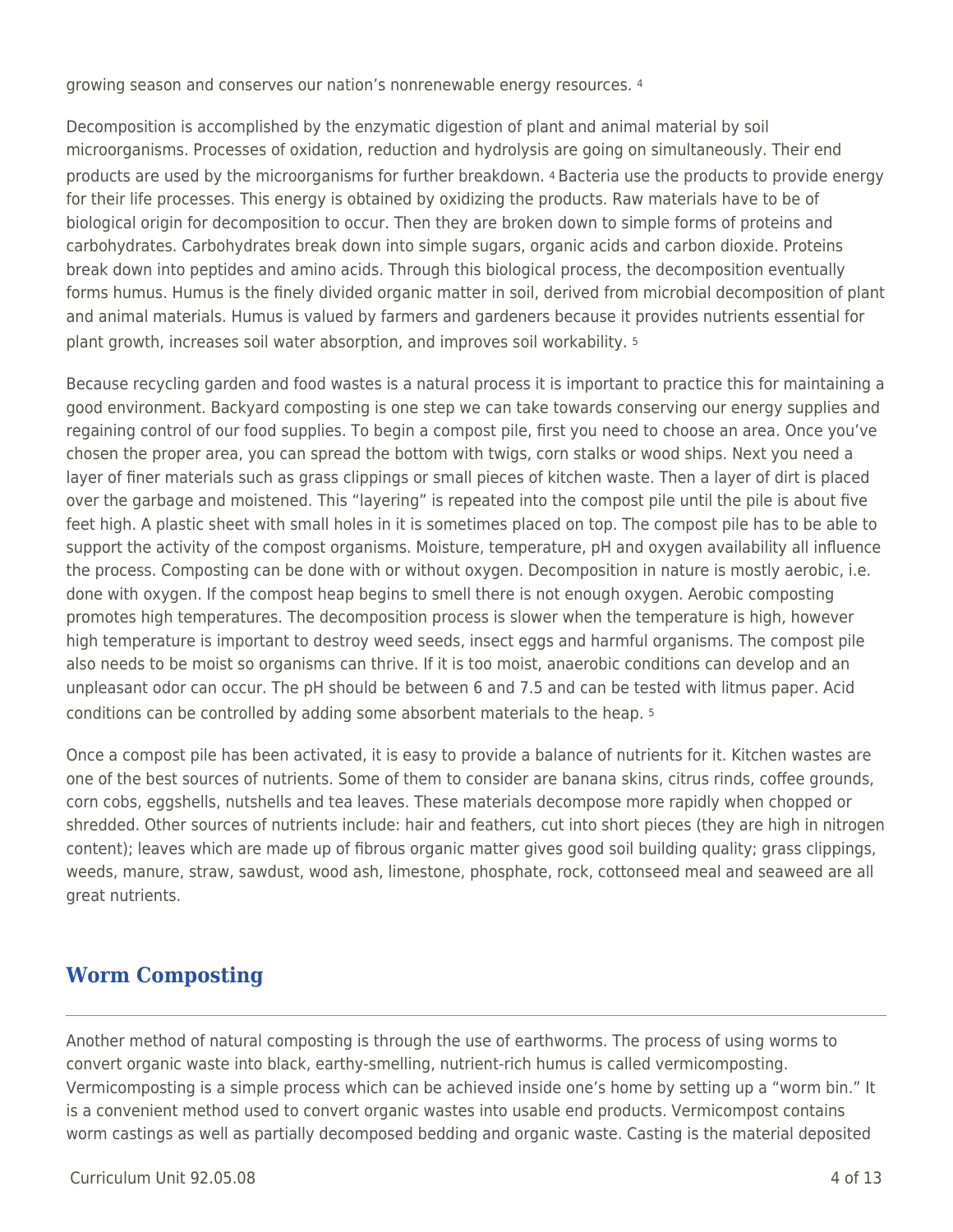after it has moved through the digestive tract of a worm. 6 Worms need proper temperature, moisture and ventilation conditions to thrive. The first step in setting up a worm bin is to set up a proper container. The container needs to be shallow and of a proper size. Wooden boxes tend to work best and last longest. Once you have a container it is necessary to set up proper bedding for the worms. Beddings which are most desirable are light and fluffy. These conditions are essential for air exchange which helps control odors. Shredded corrugated cardboard makes one of the best beddings for worms. Shredded newspapers or computer paper are also good choices as are animal manure, leaf mold or peat moss. Soil is recommended for the initial bedding because it provides some grit to aid in breaking down food particles within the worm's gizzard. <sup>6</sup>

Redworms are the best worms to use in worm bins. They process large amounts of organic material in their natural habitats of manure, compost piles or decaying leaves. They reproduce quickly and in confinement. The scientific name for redworms is *Eisenia foetida.6* Nightcrawlers are another type of worm that usually do well in gardens but aren't as productive in worm boxes.

A redworm has both sexes which allows each worm to produce both eggs and sperm. There is a swollen region between the head and tail of a worm called the clitellum. The clitellum is an indication that the worm is sexually mature. The worms extend themselves from their burrows to seek other worms to mate with. Through glandular secretions, they find each other and lie with their heads in opposite directions, and their bodies closely joined. Their clitella secrete large quantities of mucus that forms a tube around each worm. Sperm from each move down a groove into receiving pouches of the other worm. The sperm, in a seminal fluid, enters the opening of sperm storage sacs where they are held for some time. After the worms separate, the clitellum secretes another substance containing albumin. This material hardens on the outside to form a cocoon. Here the eggs are fertilized and the baby worms hatch. When the adult worm backs out of the hardened band it deposits eggs from its own body and the stored sperm from its mate. The sperm fertilize the eggs and set up a home for developing worms known as cocoons. <sup>6</sup>

Cocoons are lemon shaped objects about the size of a grain of rice. As baby worms develop, they change color from pearly white to yellow to brown. When ready to hatch the cocoons are a reddish color. The baby worms develop in the cocoons for about three weeks before they are ready to hatch. Each cocoon can contain up to about twenty fertilized eggs but only two to three worms actually emerge from each egg. For a redworm to become sexually mature, proper temperature, moisture and food availability is necessary. Once they are sexually active redworms can breed and lay about two or three cocoons per week for up to a year. Worm survival depends on the availability of food and space in the bin.

Vermicomposting is easy and requires very little upkeep. After the proper environment is provided, burial of garbage is done maybe once or twice a week. Because bedding and garbage is converted to earthworm casting and bedding should be kept fresh. This means changing it and adding to it about every two to three months.

The number of worms needed in the bind depends on the amount of food waste buried daily and the size of the bin. The worm: garbage ratio should be 2:1—one pound of worms to 1/2 pound of garbage. Good food choices for the worms include potato peels, citrus rinds, outer leaves of lettuce or cabbage, celery ends, plate scrapings from carbohydrates, coffee grounds, tea bags, eggshells, and meat waste. You should not use nonbiodegradable materials in the bin—plastic bags, bottle caps, rubber bands, aluminum foil and glass would cause problems in the bin. The garbage should be added about twice a week and then covered with bedding. The garbage creates a perfect natural environment for other organisms to feed and reproduce. Worms keep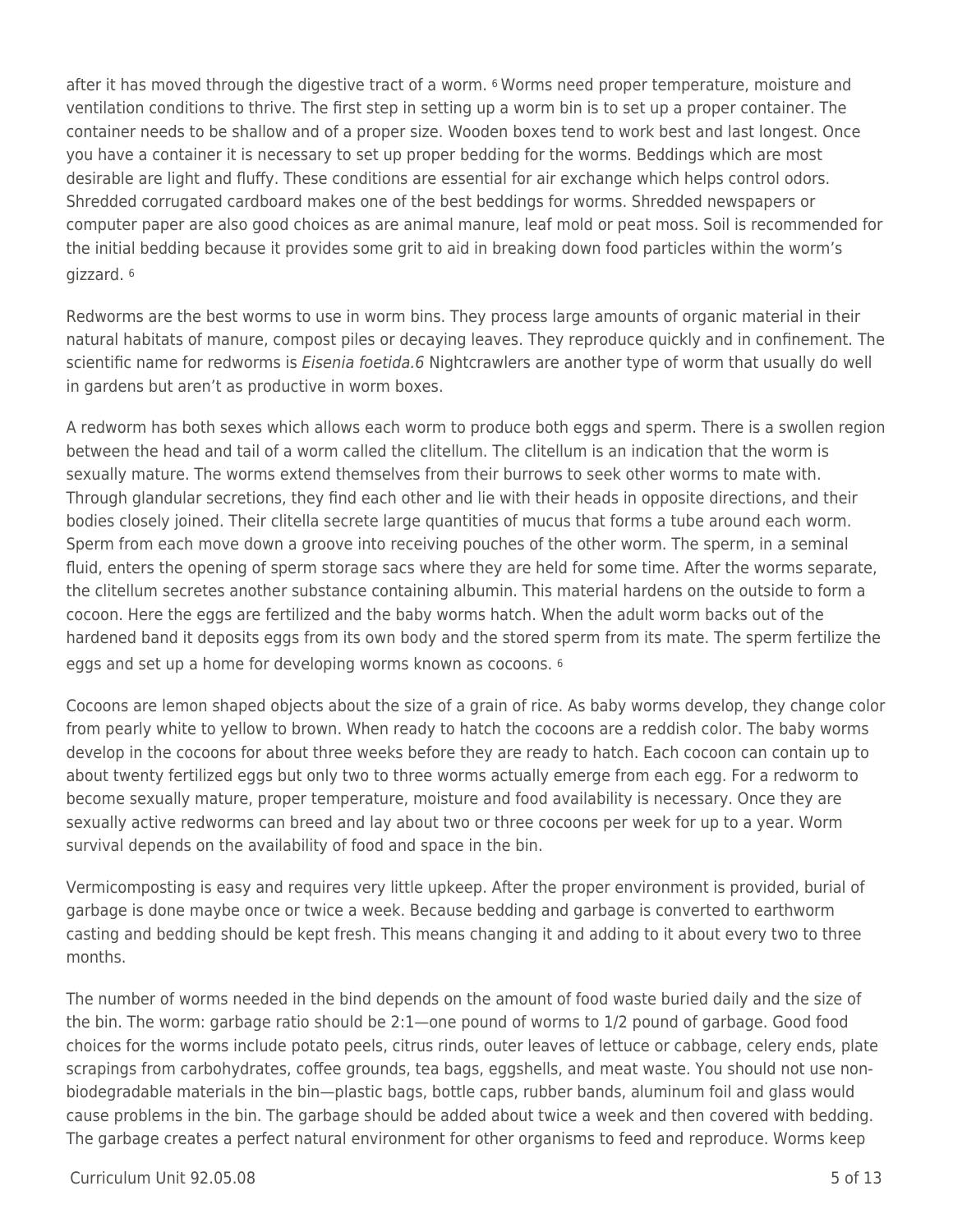the conditions aerobic and odor free. They reduce the mass of material to be processed and produce castings. 6

Once decomposition begins to occur in the worm bin you will begin to see some other creatures present. They play important roles in breaking down organic materials to simpler forms that can be reassembled into other kinds of living things. 6 The food web in a compost pile is varied. (Figure 1). 7 Organic residue is eaten by first level consumers, such as molds and bacteria. Earthworms, beetle mites, sowbugs, enchytralids and flies are also responsible for consuming waste directly. The first level consumers are eaten by second level consumers, such as springtails, mold mites, feather-winged beetles, protozoa and rotifers. Third level consumers are flesh eaters or predators. These include centipedes, rove beetles, ants and predatory mites. <sup>6</sup>

Many of the organisms are microscopic. Enchytracids are usually known as white worms. They are not harmful in the worm bin. Springtails are primitive insects that jump all over the place. They live in almost all types of soil. Isopods or sowbugs look like tiny armadillos. They are vegetation and eat leaf litter so they present no harm to the worms. Centipedes are predators and do kill worms so if they are present get rid of them. Mites are very small with eight legs and a round body. They are not desirable organisms to have in your bin. Although there are a few organisms which can pose a threat to the worm bin, most of the organisms serve as food for each other, clean up each other's debris, convert materials to forms that others can utilize and control each other's population. <sup>6</sup>

When a worm bin is set up in a classroom, students will have the opportunity to participate in various activities. Besides helping to prepare the bin and care for the worms, students will be able to observe and study many aspects of a worm's behavior and biology. Food preferences, mating habits, identifying castings, charting the distribution of cocoons and the rate of growth development are all areas to be studied. These studies also integrate important math skills such as graphing and estimation as students keep records and journals of their observations and findings.

Once the worms have done their job effectively you can begin to use the vermicompost on your house plants and in your garden and almost immediately you will begin to notice healthier plants. Vermicompost is a mixture of worm castings, organic materials and bedding in various stages of decomposition, plus the living earthworms, cocoons and other organisms present and composting continues after a worm casting has been deposited. 6 Humus is an important component achieved in the mixture formed during the breakdown of organic matter. It contains humic acid which is released as plants require it. Humus has been known to stimulate growth and organic gardening encourages carrying out procedures that increase humus content in soil. The vermicompost developed in the worm bin also holds in moisture in soil so its uses are diverse. It can be used in seed beds, in transplanting garden vegetables and as a top—dressing for plant growth in both outdoor gardens and potted plants.

## **Conclusion**

One of the major goals of this unit is to teach children that many items have more than one use and the longer you can reuse these items the better it is for the environment. After understanding the benefits of recycling, composting and vermicomposting, we can learn to do many things to take control over the materials and resources in our lives. The three important concepts to practice are to reduce the amount of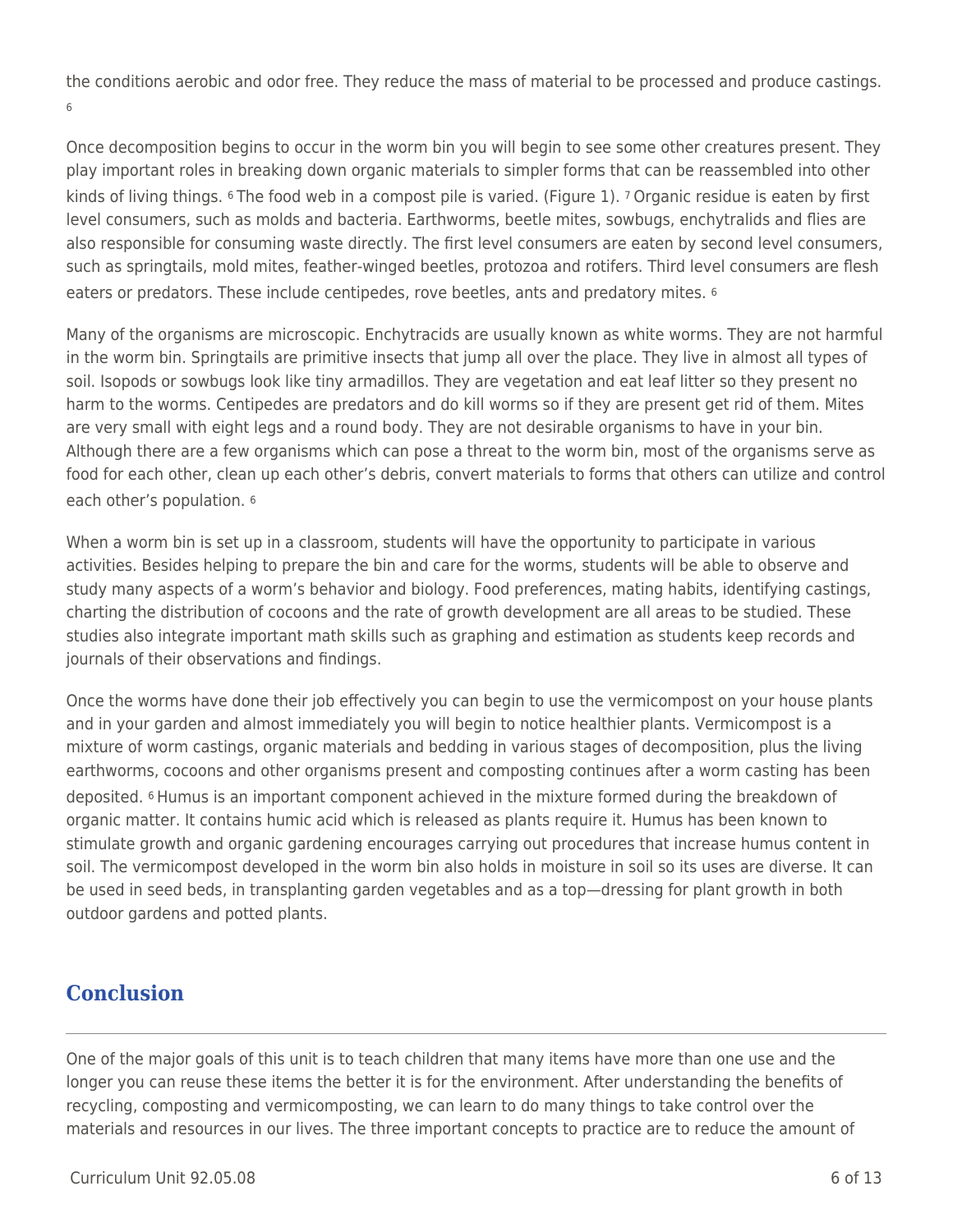materials you have in your home, to reuse whatever you can and to recycle those items that we were once accustomed to throwing away. Applying these basic principles to our normal, everyday activities help us gain a better understanding and appreciation of the complex balance in nature and is the road towards becoming an environmentally conscious society.

(figure available in print form)

Reprinted with permission from Dindal 1971, Ecology of Compost (Figure 1) <sup>7</sup>

## **Glossary**

Biodegradable The property of a substance that permits it to be broken down by microorganisms into simple compounds Composting Mixing food scraps, grass clippings and leaves in an optimal environment for decomposition to form a rich soil condition **Consumer** An organism that feeds on other plants or animals **Decompose** To break down into basic elements; to rot **Garbage** Spoiled or waste food that's been thrown away; any material considered worthless **Humus** Complex, highly stable material formed during breakdown of organic matter **Incinerator** A thermal device in which solid waste is burned for the purpose of volume reduction **Landfill** A site for burial and disposal of solid wastes **Leachate** Liquid that has percolated through solid waste and/or been generated by solid waste decomposition **Resource** Valuable, naturally occuring materials such as wood, minerals, soil and air **Non-recyclable** Items which are made of materials that cannot be recycled **Nonrenewable Resource** A natural resource that is considered finite in amount because of its scarcity or rapid depletion **Organic** Pertaining to or derived from living organisms **Recycle** Any method of reprocessing and reusing products **Renewable Resource** A natural resource derived from an endless source **Vermicomposting** Mixture of partially decomposed organic waste, bedding, worm castings, cocoons, worms, and associated organisms, or, to carry out composting with worms

## **References**

- 1. Goldstein, Jerome. Recycling: How to Reuse Wastes in Home, Industry and Society, ix. New York: Schocken Books, 1979.
- 2. The Earthworks Group. The Recycler's Handbook: Simple Things You Can Do, 9, 12. Berkeley: Earthworks Press, 1990.
- Branson, Gary D. The Complete Guide To Recycling at Home, 11, 12, 13, 22. Virginia: Betterway 3. Publications, Inc., 1991.
- 4. Hunt, Marjorie and Minnich, Jerry. The Rodale Guide to Composting, 10, 15, 33. Pennsylvania: Rodale<br><sup>4.</sup> Press, 1979.
- 5. Bem, Robyn. Everyone's Guide To Home Composting, 109. New York: Van Nostrand Reinhold Company,  $5. \frac{1}{1978}$ .
- 6. Appelhof, Mary. Worms Eat My Garbage, 5, 19, 22, 28, 43, 59, 66, 68. Kalamazoo: Flower Press, 1982.
- 7. Dindal, D.L. Ecology of Compost, 6-7. Syracuse: SUNY College of Environmental Science and Forestry, 1971.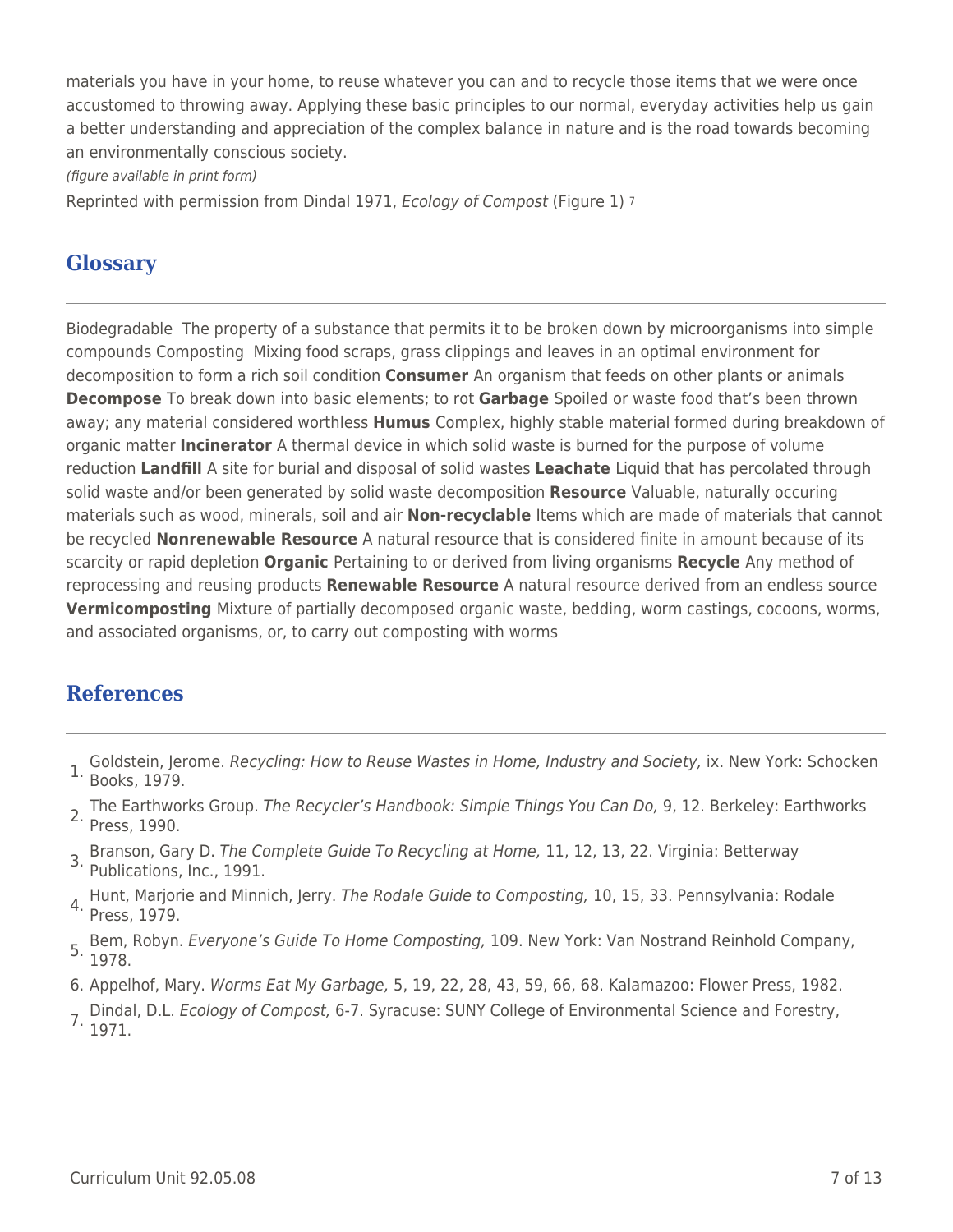## **Lesson Plan**

*Objective Student will develop an awareness of recyclable items.*

#### *Materials paper, pencil*

#### *Procedure*

1. Review the steps involved in recycling: collecting, sorting, reclaiming and reusing.

2. Make a chart which includes the following information:

Place a check next to each item you threw away this week.

\_\_\_\_\_ paper bag \_\_\_\_\_ plastic milk carton

\_\_\_\_\_ newspaper \_\_\_\_\_\_ grass clippings

\_\_\_\_\_ paper milk carton \_\_\_\_\_ glass jar

\_\_\_\_\_ aluminum can \_\_\_\_\_\_ gum wrapper

foam food container \_\_\_\_\_\_\_ plastic bag

\_\_\_\_\_ book \_\_\_\_\_ napkin

fruit scraps \_\_\_\_\_ magazines

3. Circle each item you currently reuse and/or recycle.

4. Put a check next to each statement you think is true.

Lettuant to save natural resources. Lettuant I want to save energy. Lettuan I am concerned about air/water pollution. \_\_\_\_\_\_\_\_\_ I want to save money. \_\_\_\_\_\_\_\_\_\_\_\_ I am concerned about the environment. I am not concerned about the environment. Through recycling I can make a difference.

#### *Evaluation:*

Discuss the following:

- 1. Which items did you circle?
- 2. How could you have re-used some of the items?
- 3. How would you recycle them?
- 4. What are some advantages of recycling?
- 5. What are some of the disadvantages?
- 6. How can people be educated about changing their living habits to reduce the amount they throw out?
- 7. Develop a plan to set up a recycling program in school.

## **Lesson Plan**

*Objective Students will learn the meaning of organic biodegradable, renewable resource and nonrenewable resource.*

#### *Materials*

 $C$ urriculum Unit 92.05.08  $\qquad \qquad$  8 of 13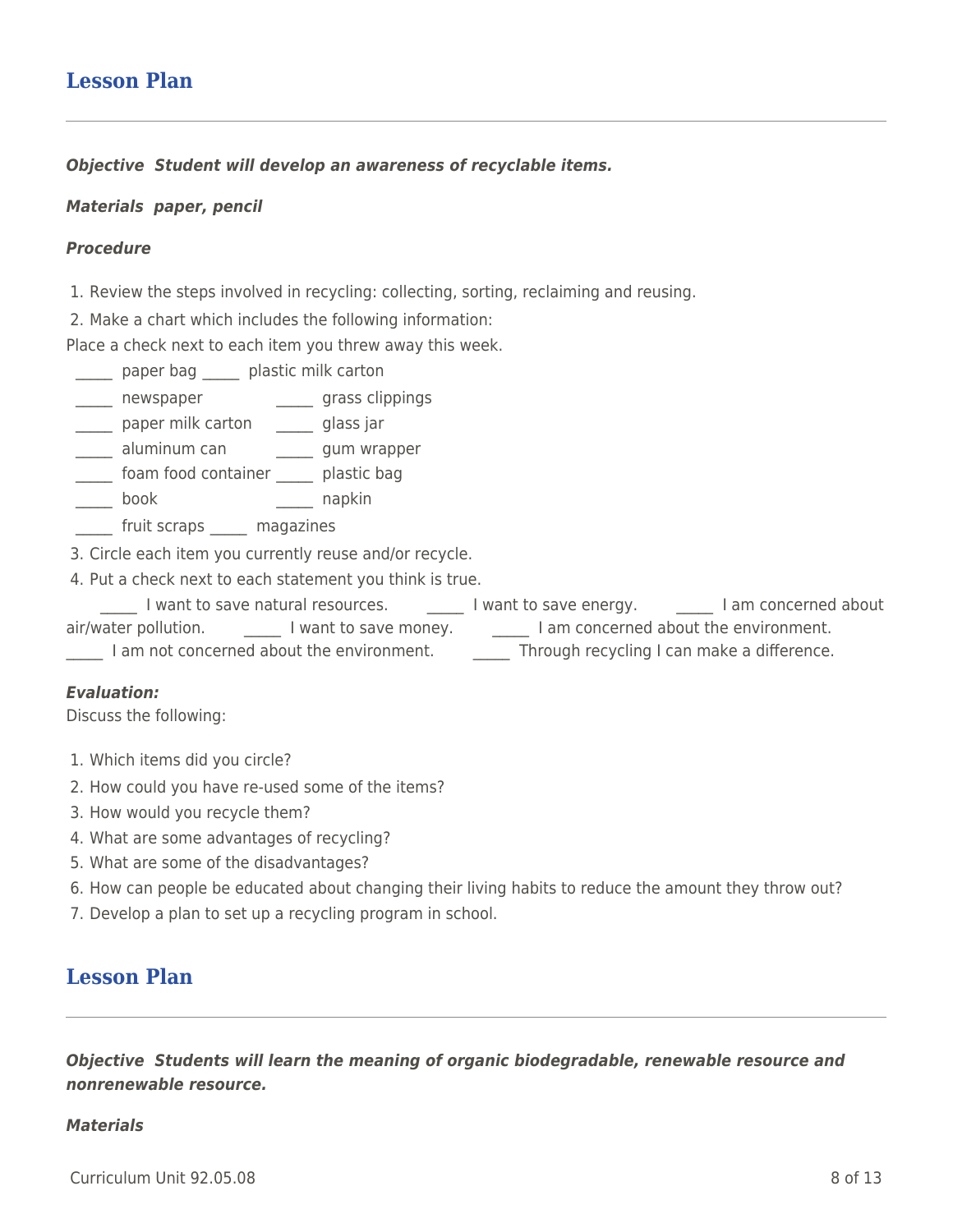4 glass soil jars garbage (misc. solid waste) paper, pencil crayons

### *Procedure*

1. Discuss what happens to items we throw away.

| А.                                                        | Where does it go?                                           |
|-----------------------------------------------------------|-------------------------------------------------------------|
| Β.                                                        | What is a landfill?                                         |
|                                                           | What items could you buy to save natural<br>resources?      |
| D.                                                        | What items could you buy to reduce solid<br>waste?          |
| Ε.                                                        | Which items should you totally avoid?                       |
| 2. Divide typical items thrown away into four categories: |                                                             |
| А.                                                        | Organic (potato peels)                                      |
| Β.                                                        | Renewable resource/recyclable (newspaper)                   |
|                                                           | Nonrenewable resource/recyclable<br>(aluminum can)          |
| D.                                                        | Nonrenewable resource/hard to recycle<br>(plastic milk jug) |
|                                                           |                                                             |

- 3. Label the four jars with one of each of the above category headings.
- Fill each jar about 1/2 full with soil. Put a small sample of solid waste in each jar. Cover with soil and moisten. Leave
- 4. the lids off the jars and place each jar away from direct sunlight.
- 5. Predict and record what happens in each jar.
- 6. Observe the jars and record any changes which occur over a three week period.
- Discuss the conditions which are occuring in the jars and
- 7. compare these to the environmental problems occuring in today's landfills. (ex. smell, leachate, methane gas, bugs, etc.)

### *Evaluation Students will answer the following questions:*

- 1. Define organic.
- 2. What does biodegradable mean?
- 3. Compare what actually happened with your predictions.
- 4. What happens to organic materials?
- 5. What happens to renewable materials?
- 6. What happens to nonrenewable materials?
- 7. List at least six items you use everyday that could be recycled.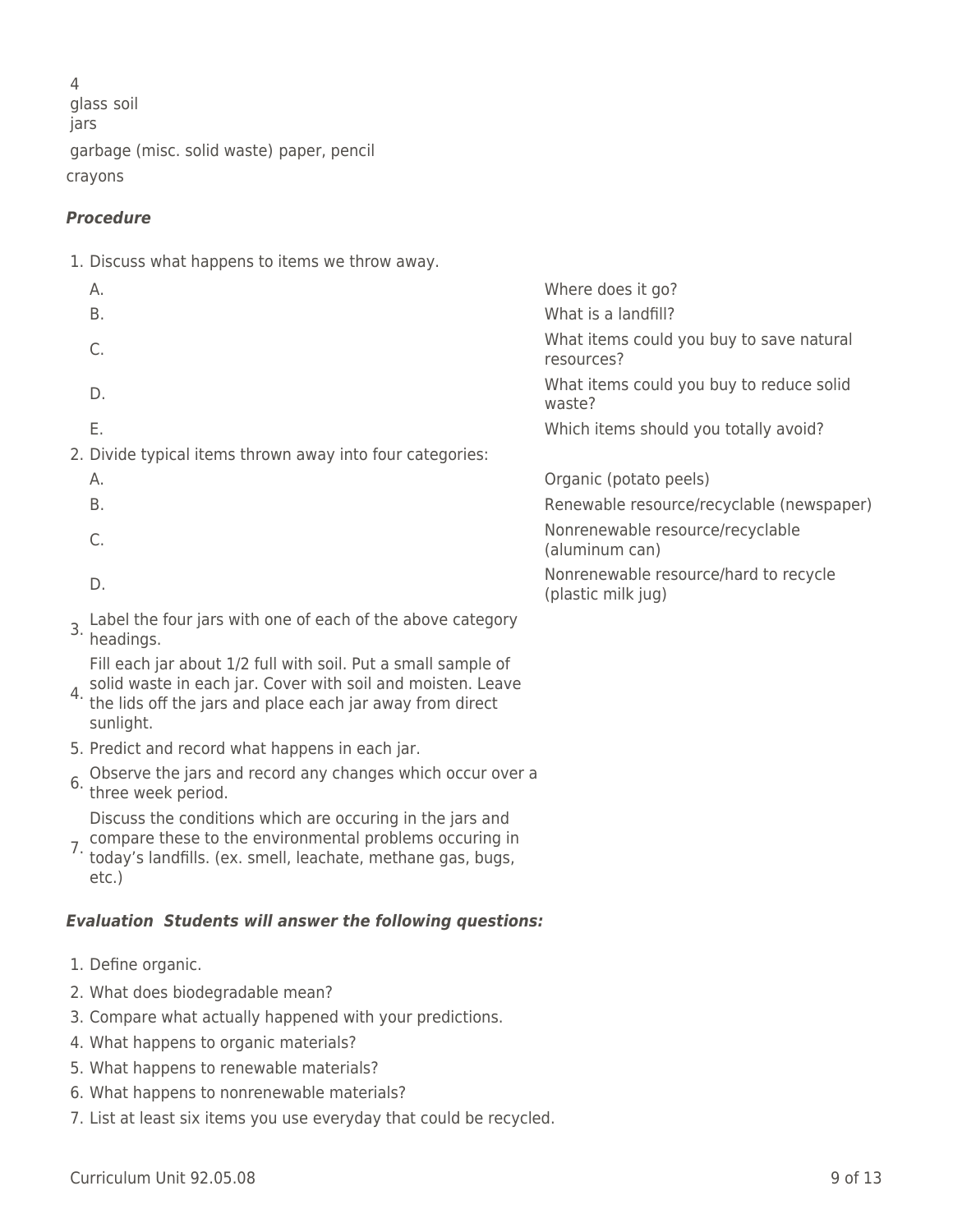## **Lesson Plan**

#### *Objective Student will demonstrate how paper is recycled.*

*Materials newspaper, bucket, water, wire whisk, 3 tablespoons corn starch, measuring spoon, piece of screen, rolling pin, sheet of plastic wrap.*

#### *Procedure*

- 1. Tear newspapers into very small pieces.
- 2. Place torn newspaper into a bucket until it is half full.
- 3. Add water to wet paper pieces.
- 4. Let stand for several hours.
- 5. Beat paper mixture with the whisk until creamy.
- 6. Mix 3 tablespoons of corn starch with 1 cup of water.
- 7. Add the cornstarch mixture to the pulp and stir thoroughly.
- 8. Place the piece of screen into and under the pulp and pull it out.
- 9. Repeat step #8 until screen is covered.
- 10. Spread sheets of newspaper.
- 11. Lay the pulp covered screen on the newspaper
- 12. Cover the screen with a sheet of plastic wrap.
- 13. Using a rolling pin, press out the excess moisture.
- 14. Place the pulp covered screen in an upright position so air can circulate through it and it will dry.
- 15. When the pulp is dry, gently pull the sheet of recycled paper from the screen.

### *Evaluation Students can list the benefits of recycling paper and can create a list of items made from recycled paper.*

### **Lesson Plan**

*Objectives Students will learn a low cost, highly effective method of reducing solid waste and improving soil quality through worm composting. Students will observe the earthworm as one of nature's recyclers.*

#### *Materials*

wooden box about 12" deep (completed ones are available from the New Haven Recycling Office.) 6 pounds of paper for bedding 1 -2 cups of soil eggshells 1 pound redworms (*Eisenia foetida*) 4 pounds food waste per week (1 lb.=1 gal. container)

#### *Procedure:*

1. Shred paper into 2 inch strips.

 $C$ urriculum Unit 92.05.08 10 of 13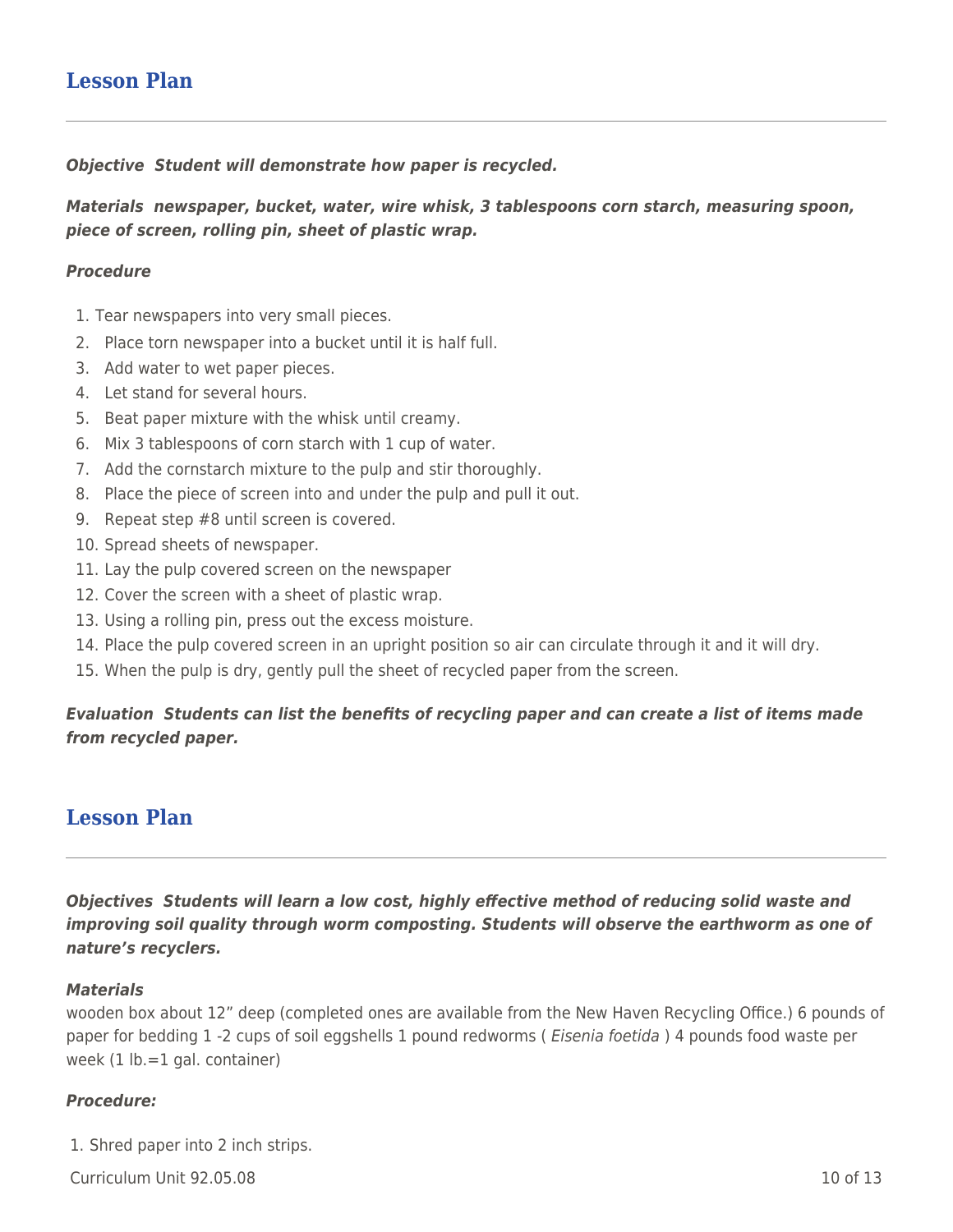- 2. Place paper in bucket and moisten it.
- 3. Put moistened paper into the worm bin and sprinkle in eggshells.
- 4. Place worms in the box and allow them to burrow down while the box is open.
- 5. Place approximately 4 pounds of food waste in the box. Some good sources are: apples, banana peels,
- biscuits, cabbage, cantaloupe, cornmeal, cereal, tea bags, pizza crust, lettuce, grits and coffee grounds.
- 6. Cover the box with a plastic sheet and close the bin.
- 7. Bury food waste in the box weekly, rotating the burial location.

Once the worm bin is set up, little maintenance is required. The bedding should be changed after three or four months. In approximately six months, excellent compost will be available.

Many activities using the worms from the worm bin can be completed. Some suggestions follow.

As an introductory activity allow the students to decorate and name the worm bin. Allow creativity to flow—this personalizes the bin for the classroom.

### **Activity one**

### *Objective Students will observe and study the behavior of the earthworm.*

### *Materials pad, pencil, plastic sheet, ruler, clear large jar, piece of black paper that will fit around the jar, clean sand, soil, decomposed leaves, a piece of plastic covering to cover the jar top, a flashlight, plastic bowl, cookie sheet*

### *Procedure:*

- Place some of the worms from the bin onto the cookie sheet. Examine the worm. With a magnifying glass 1. Place sollie of the worlds from the surface of the client.<br>In locate the clitellum, eyes, ears, mouth, head and tail. Describe each.
- 2. Put some damp soil on the cookie sheet and put a worm on it. Observe and record the behavior of the worm in the damp soil.
- 3. Measure a worm with the ruler. What happens to the size of the worm as it moves?
- 4. Put a worm on a piece of paper and place it near your ear. What do you hear? Describe.

5. jar is full. Add some worms and leaves. Cover the jar with plastic. Put some holes in the plastic to let air in.<br>5. Cover the iar with a niece of black paper and keep the werms in the dark for soven days. Remove paper. Fill a clear jar with damp soil to make a layer about 1/2 inch thick. Layer with sand and continue until the

Cover the jar with a piece of black paper and keep the worms in the dark for seven days. Remove paper and describe what you observe.

Next, place some worms in a plastic bowel. Cover the bowel with plastic paper and make holes. Let this sit

6. for one day. Observe what happens. Add some leaves and replace the plastic. Wait one day. Uncover and describe what you see.

### *Evaluation Discuss all observations and have students answer the following questions:*

- 1. Do worms like damp or dry soil?
- 2. Do all worms look alike?
- 3. Are they all the same color?
- 4. Can they change size?
- 5. Is it always the same size?
- 6. How does the age of a worm affect is appearance?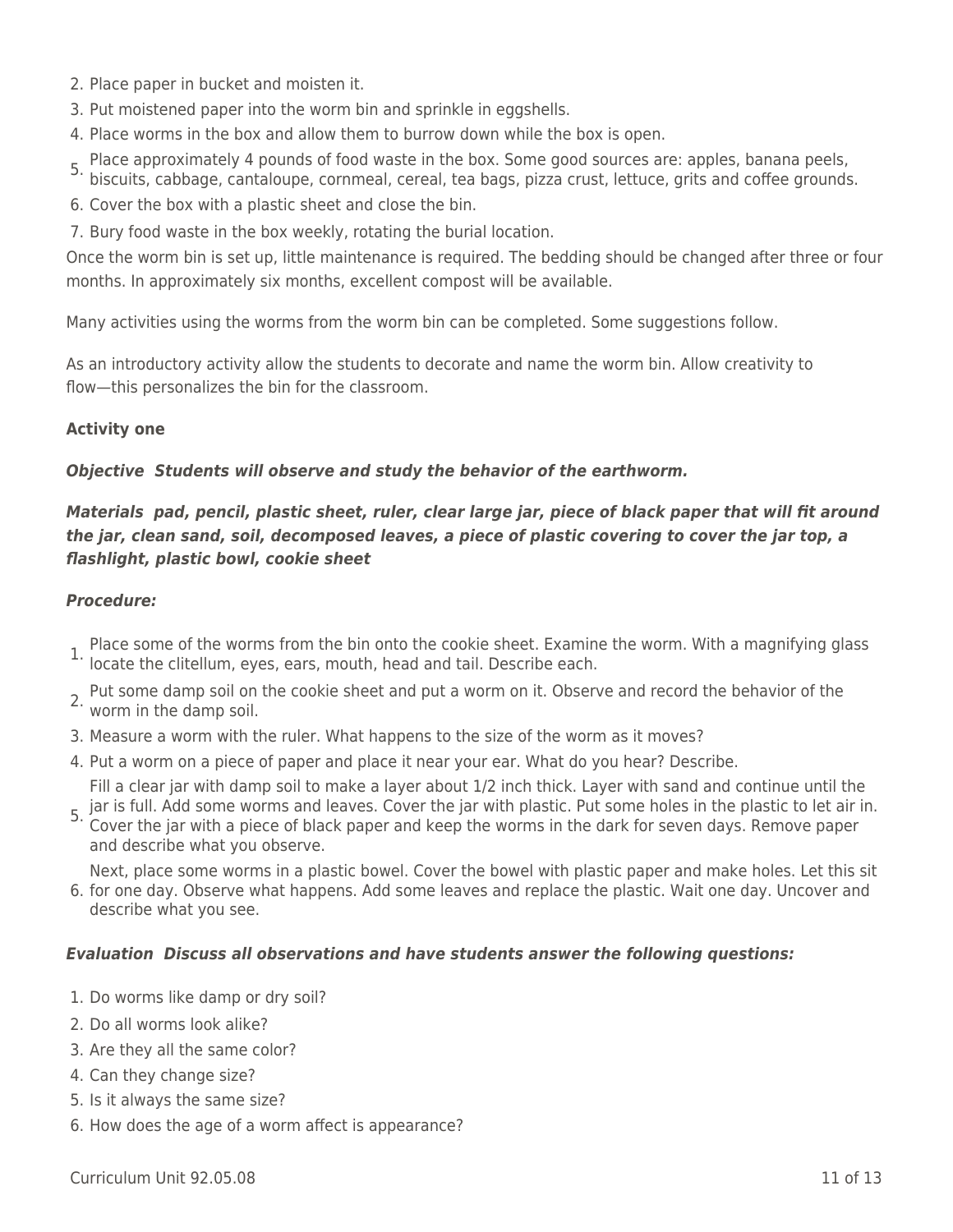### **Activity Two**

*Objective To determine food preferences of the earthworm*

#### *Materials Net bags, coffee grounds, cantaloupe*

#### *Procedure*

- 1. Fill one of the net bags with coffee grounds and place on one side of the worm box.
- 2. Fill another bag with cantaloupe and place on the opposite side of the box.
- 3. Let stand for four days.
- 4. At the end of four days remove each bag from the bin. Weigh the amount of waste left in each bag. Compare both weights to determine preference.
- 5. Repeat the procedure using different types of food.
- 6. Chart the likes and dislikes of the worms.

# **Student Bibliography**

Earthworks Group. Fifty Simple Things Kids Can Do To Recycle. San Diego: Greenleaf Classics, Inc., 1991.

This book offers many ideas for children to do in the area of recycling.

Gutnik, Martin J. Experiments That Explore Recycling. Connecticut: The Millbrook Press, 1992.

Exploring the solid waste problem through demonstrations and experimentation makes this book an excellent guide for children. It provides background information and experiments which motivate children to do something about recycling.

Schwartz, Linda. The Big Book Of Questions and Answers—Save The Earth. Lincolnwood: Interaud Publications, Ltd., 1992.

Excellent resource guide for children with questions and answers on topics ranging from understanding the earth to taking action in regards to the environment.

Simon, Seymour. Discovering What Earthworms Do. New York: McGraw Hill Book Co., 1969.

This book explains everything about earthworms, including biology and behavior.

# **Teacher Bibliography**

Appelhof, Mary. Worm's Eat My Garbage. Kalamazoo: Flower Press, 1982.

This is the only text written on how to set up and maintain a worm composting system. Great illustrations.

Bem, Robyn. Everyone's Guide to Home Composting. New York: Van Nostrand Reinhold Co., 1978.

This comprehensive, easy to follow manual can help one to become an expert at making compost.

Curriculum Unit 92.05.08 12 of 13